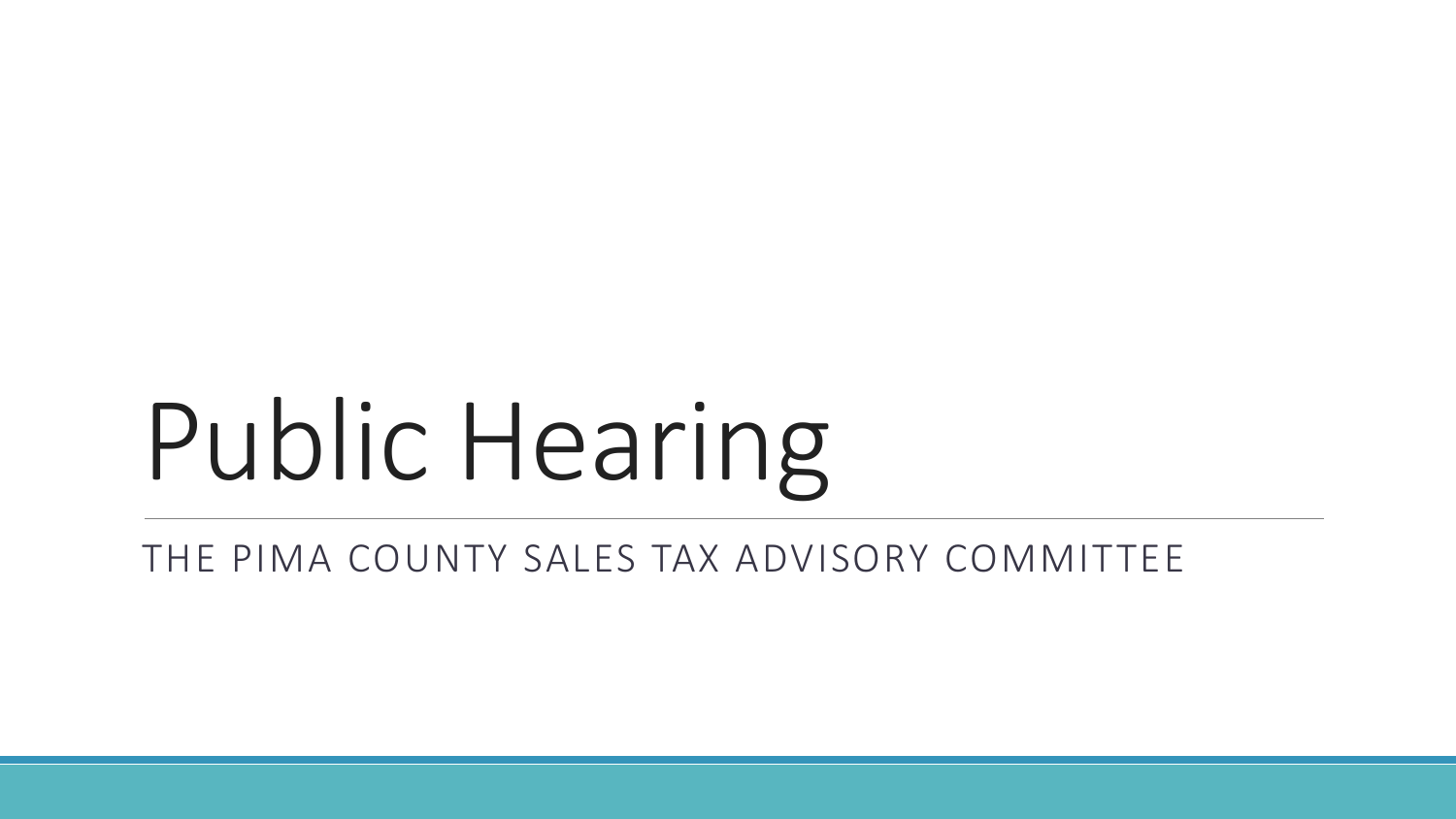## We want to hear from you

1. Should the Pima County Board of Supervisors adopt a half-cent general sales tax?

If yes:

- 2. Should the sales tax revenue be spent on road repair, property tax reduction or some combination of both?
- 3. Should the sales tax be temporary or permanent?

Unless noted, all figures in this report were provided by Pima County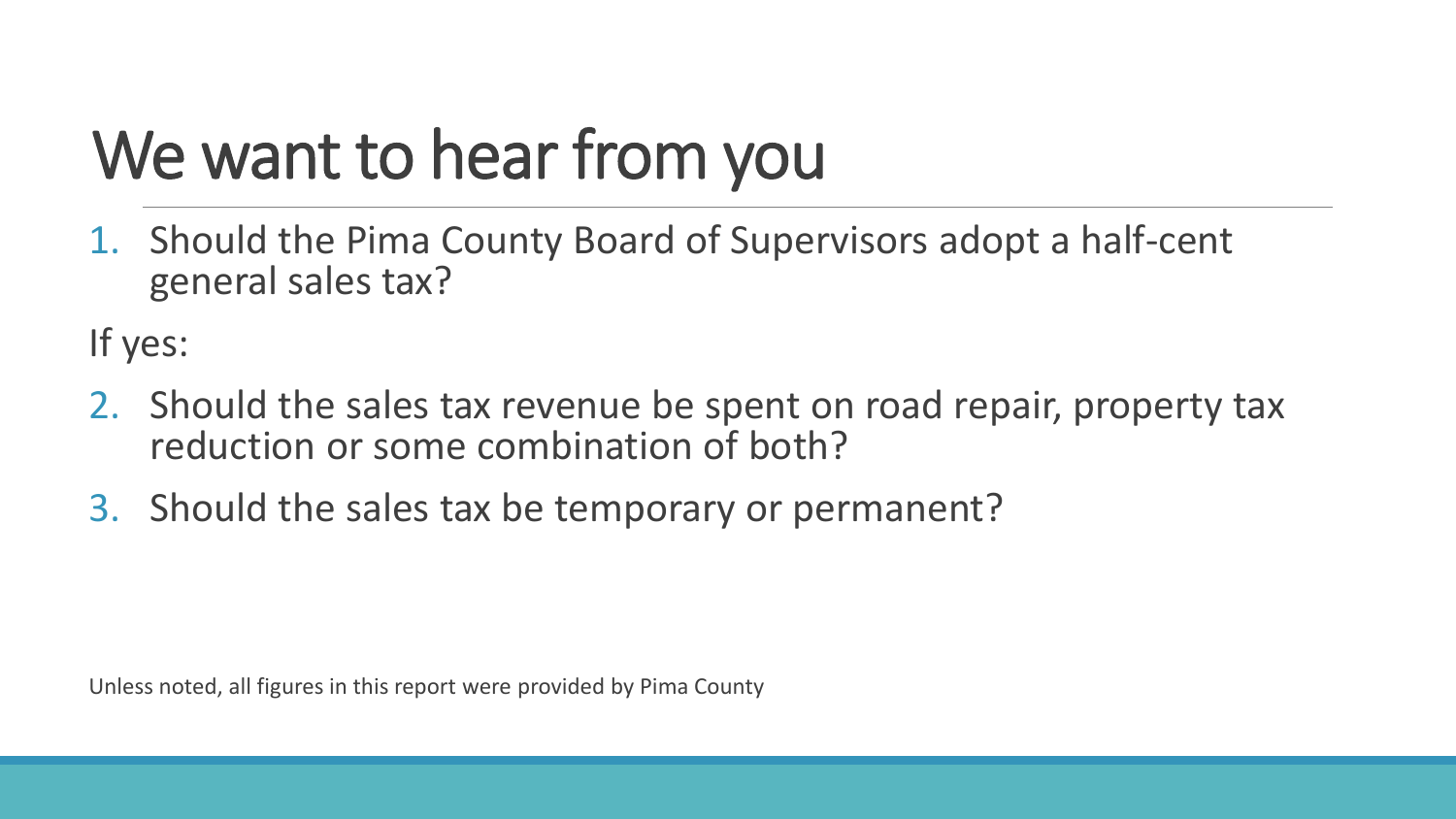#### Who are we?

The Pima County Sales Tax Advisory Committee – 17 members from:

- The business community
- Organizations representing low-income and elderly families
- Pima County's Transportation Advisory Committee
- Representatives for each member of the Board of Supervisors

Committee recommendation due to Board of Supervisors March 2018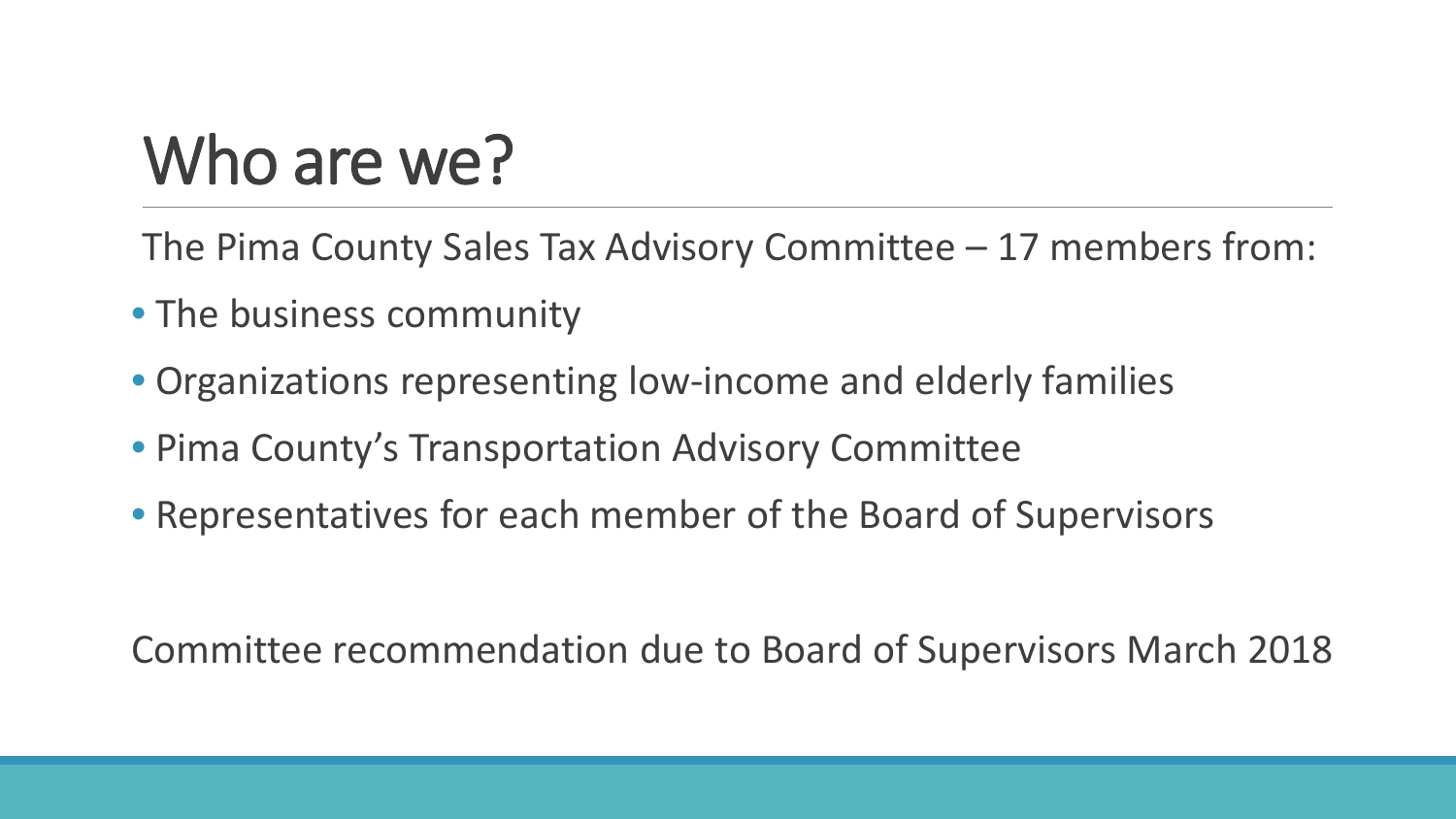#### Arizona state law allows counties to adopt a general sales tax

- •Maximum rate is one half-cent (1 penny on a \$2 retail purchase)
- •Cannot be collected on unprepared food, prescription medicine, long term residential rent and commercial leases.
- •Would be collected countywide, including within cities and towns
- •Revenues can be used to pay for a variety of county services
- •Requires a unanimous vote of the Pima County Board of Supervisors and cannot be approved by public vote.
- •All other Arizona counties except for Pima County have some type of sales tax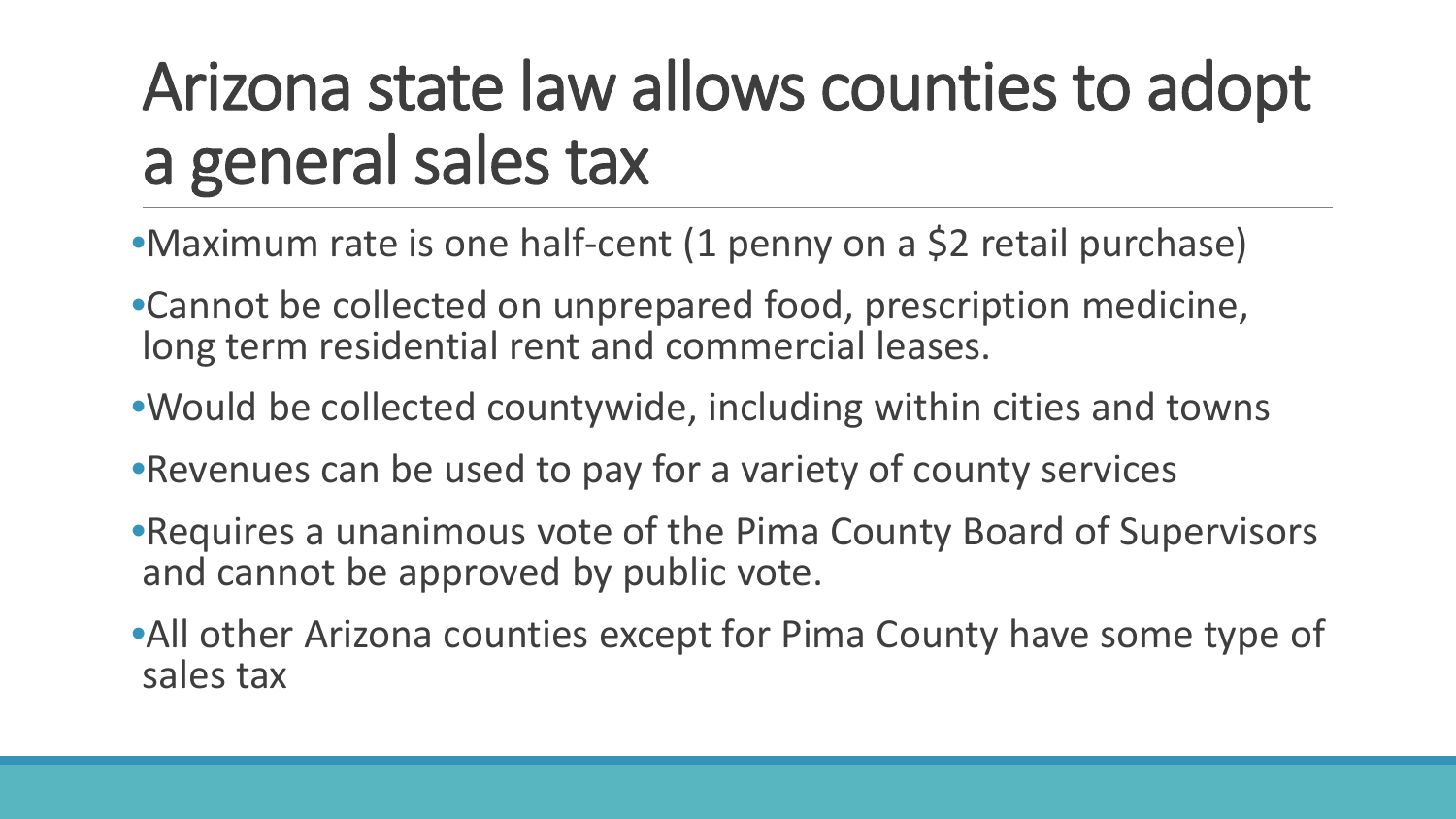### Revenues from a sales tax would be generated from a variety of transactions\*

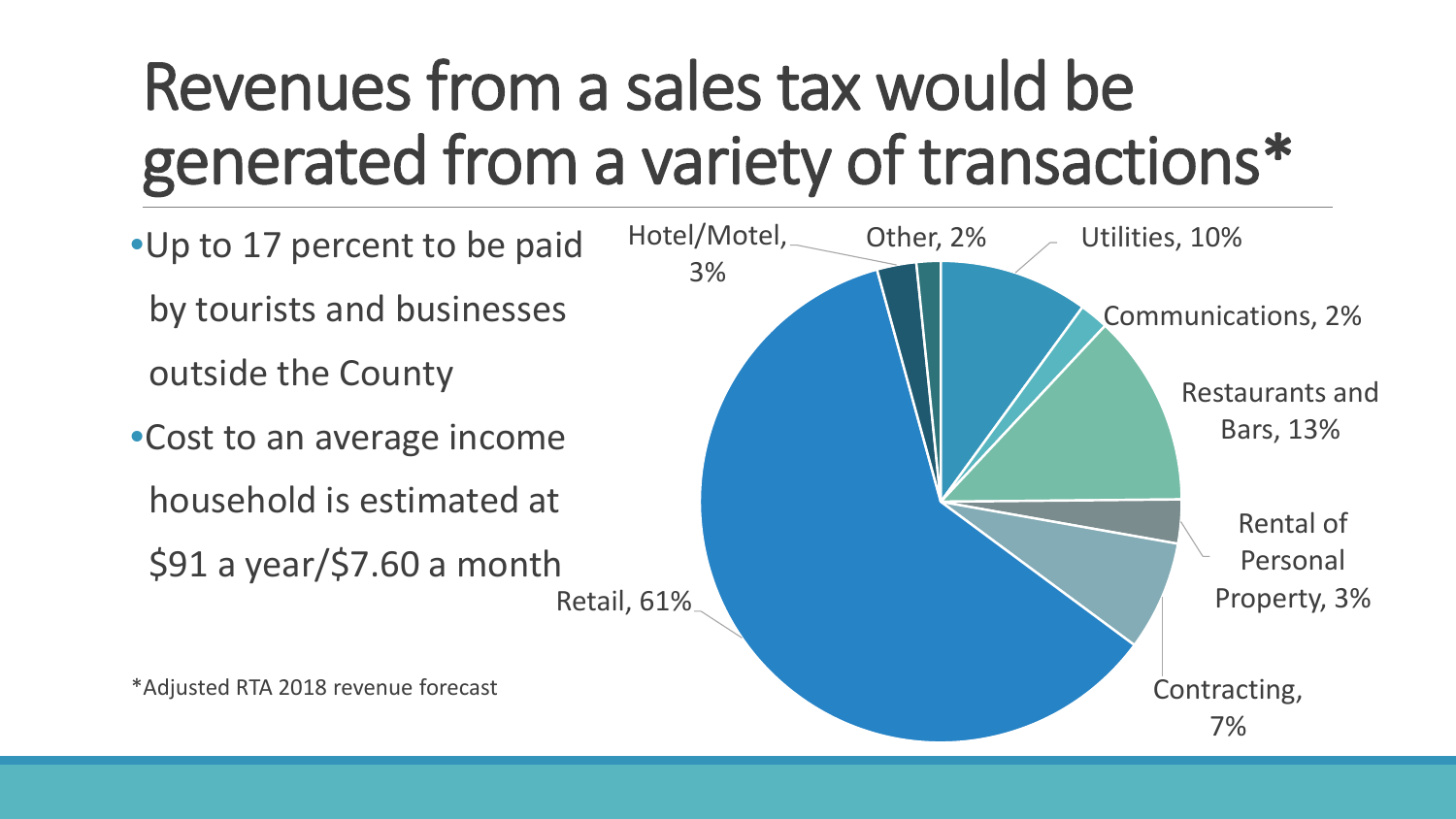#### A county general sales tax of one-half cent could generate significant revenue

• \$880 million over 10 years •To be spent locally in Pima County

\*Adjusted RTA 2018 revenue forecast

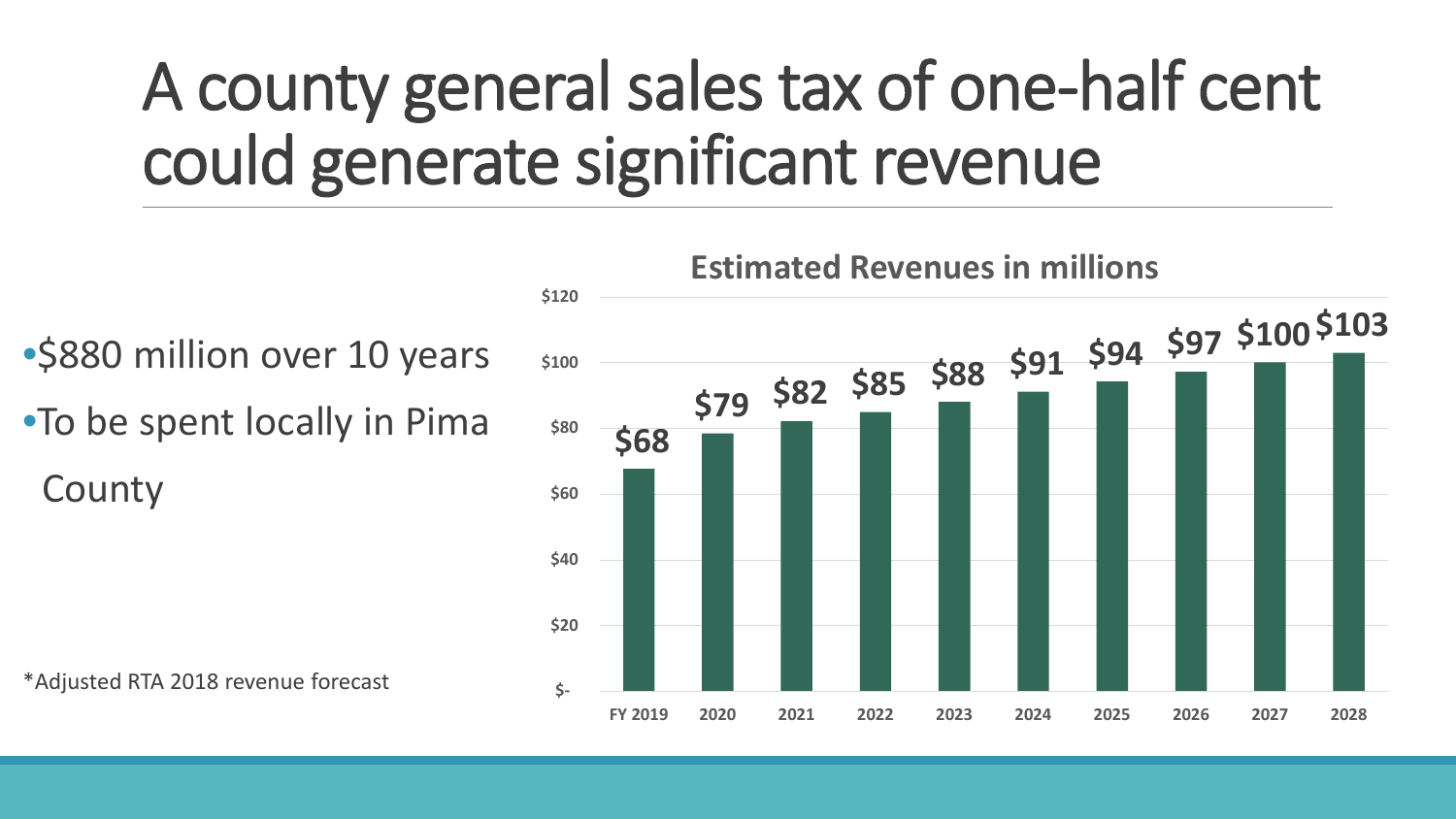#### How would the sales tax revenue be spent?

The Pima County Board Supervisors have identified two problems that could be addressed by adopting a county sales tax:

•Poor road conditions

•Property taxes that are higher than other Arizona counties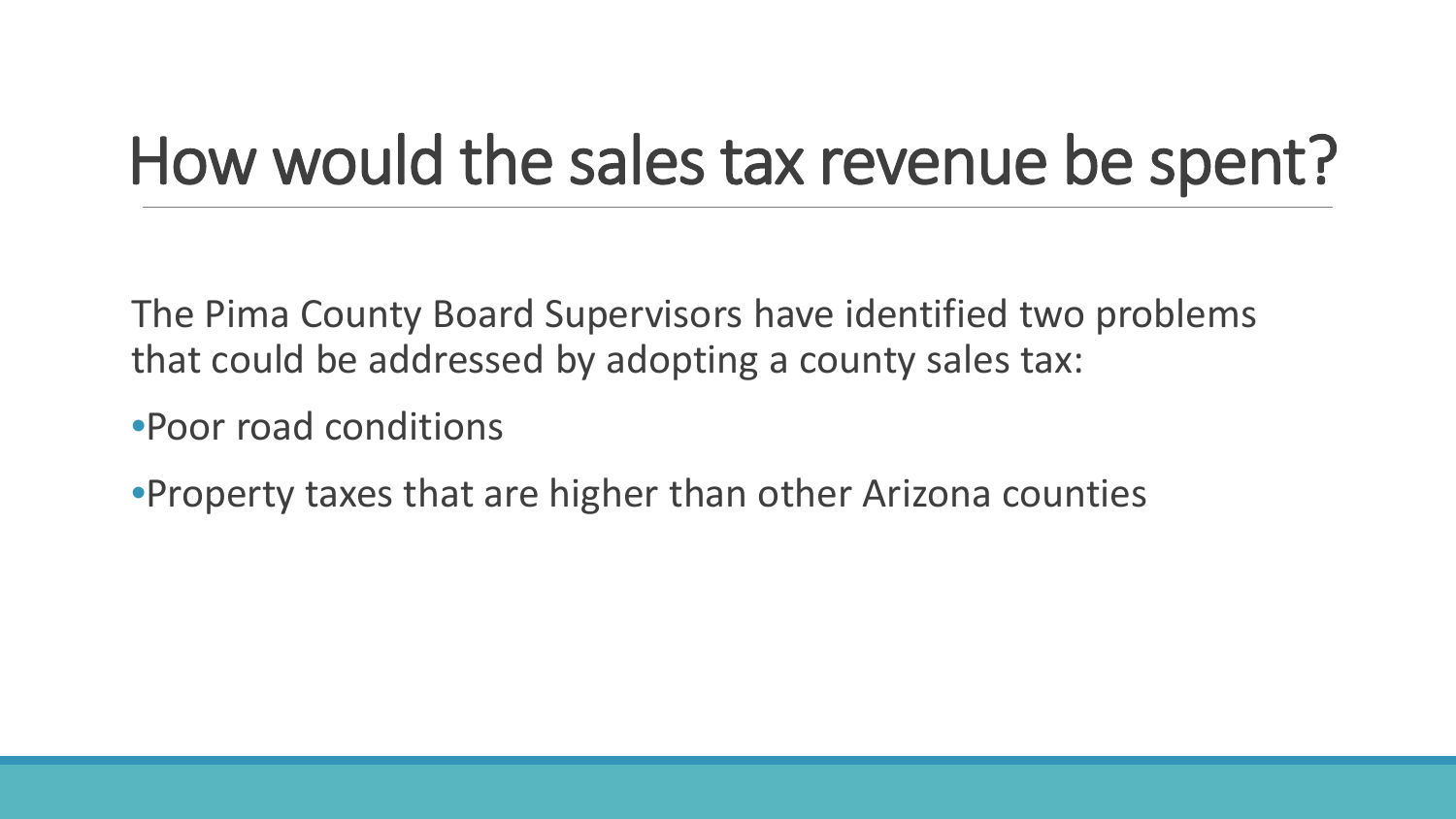#### Poor road conditions

- •Over 70 percent of Pima County and City of Tucson maintained road miles are poor or failing.
- •Cost to bring all these roads up to at least a fair condition is over \$1 billion, today.
- •**Without new sources of revenue, it will take over 35 years to fix the roads.**
- •Estimated cost to each driver because of poor road conditions: \$542 a year\*

\*TRIPnet.org 2016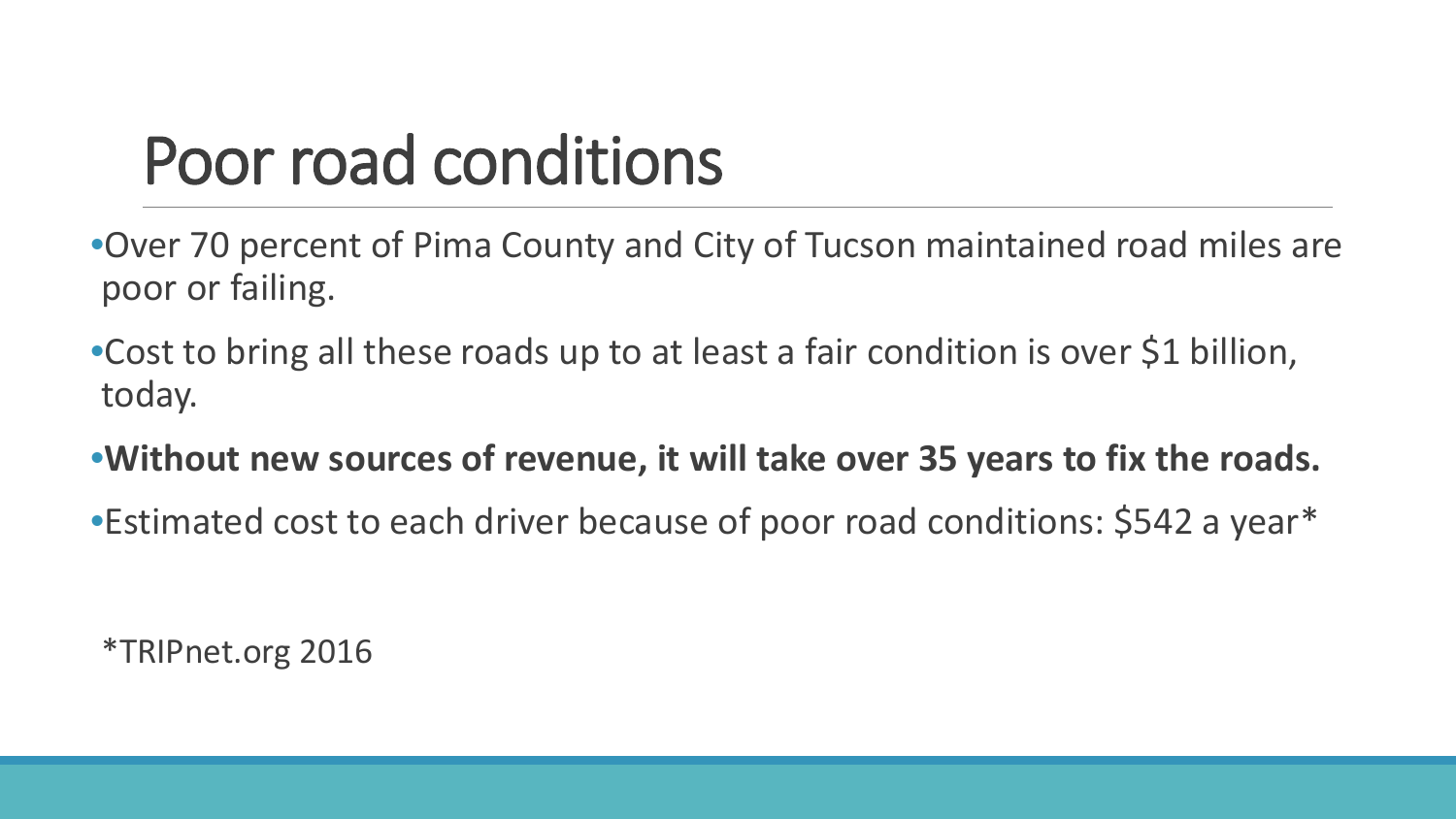

www.azdot.gov/about/FinancialManagementServices/transportation-funding/highway-user-revenue-fund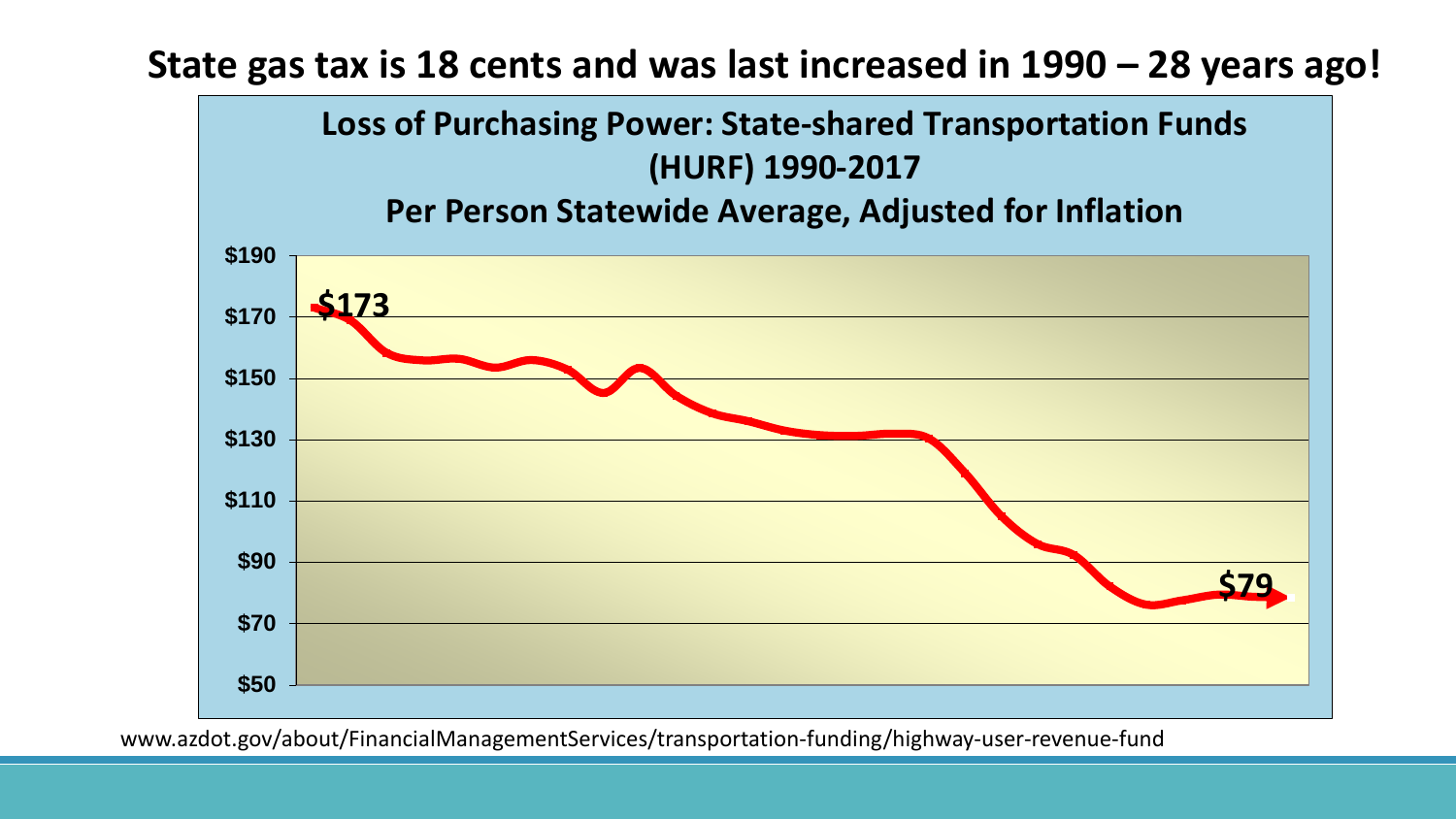#### Property taxes

•Pima County's primary property tax is higher than other Arizona counties

•Last year Pima County raised primary property taxes even higher by adopting a special property tax just for local road repair.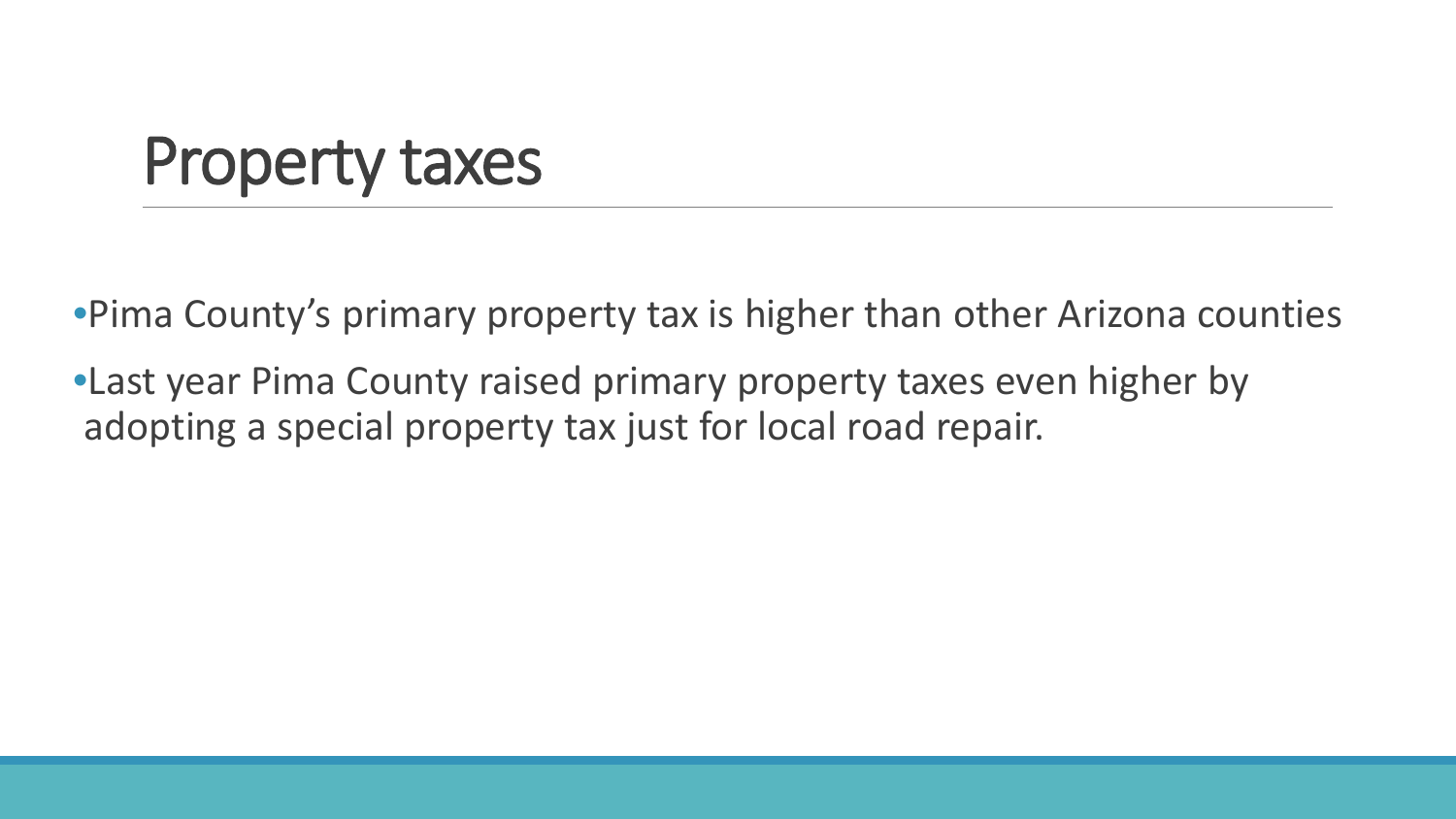## Property tax reduction under 2 proposals

1. All sales tax revenue used for road repair for 10 years, eliminating new road repair property tax\*

\$41 a year for average valued home of \$165,000

\$225 a year for commercial property valued \$500,000

2. Most sales tax revenue used for road repair for 10 years, eliminating new road repair property tax and reducing property tax even more\*\*

\$90 a year for average valued home of \$165,000

\$490 a year for commercial property valued \$500,000.

\*Based on Supervisor Christy's proposal

\*\*Based on Supervisor Valadez's proposal and calculated as the average property tax savings over 11 years.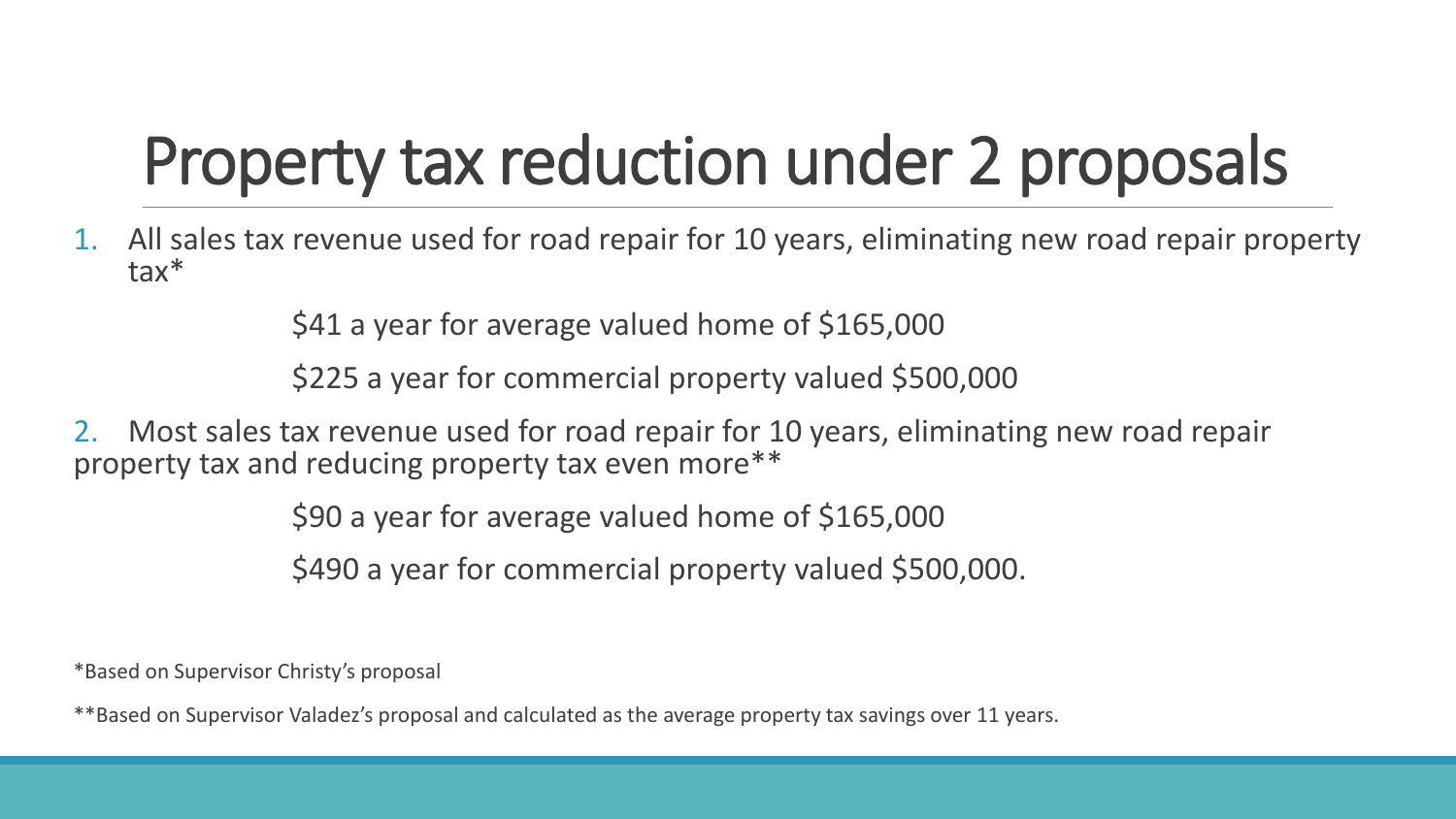## We want to hear from you

1. Should the Pima County Board of Supervisors adopt a half-cent general sales tax?

If yes:

- 2. Should the sales tax revenue be spent on road repair, property tax reduction or some combination of both?
- 3. Should the sales tax be temporary or permanent?

**For more information or to submit comments electronically, visit** [www.pima.gov/salestax](http://www.pima.gov/salestax)